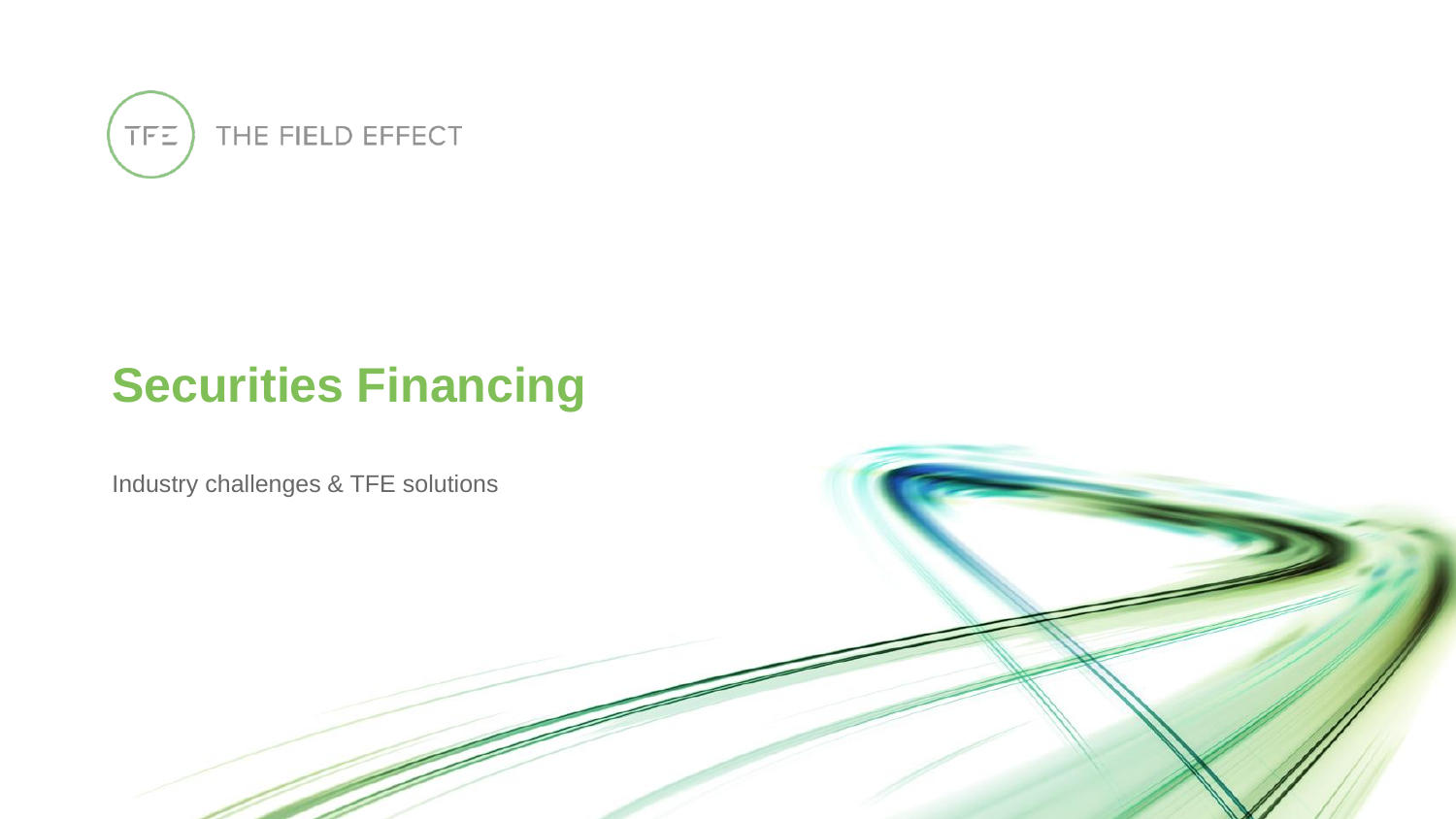## **Securities Financing Challenges**

The Field Effect has identified 4 key areas that will strengthen the value proposition a Securities Finance desk provides across the trading floor

#### **Capital inefficiency**

- Capital consumption has reduced profitability of transactions
- **EXECUTE:** Securities Finance is uniquely placed to reduce capital consumption across the entire trading floor
- Capital requirements can be reduced by restructuring and not unwinding business

#### **Liquidity inefficiency**

- **Example 1** Firms are not optimising the P&L opportunities that exist within their liquidity books
- The asset side of the balance sheet is not being maximised
- **Einancing desks are not structuring activities which compliment** the needs of their Treasury departments

#### **Leverage synergies**

- Most Investment Banks have adopted a silo operating approach and cross-divisional synergies are not identified
- Capital reduction opportunities are not recognised
- P&L opportunities are not captured
- Cost savings are not maximised

#### **Regulatory strategy**

- Regulatory problems are often executed sub optimally and seldom improved upon
- Regulatory solutions are rarely designed to solve for multiple regulations
- Too often, regulatory change is viewed as negative but with any change comes opportunity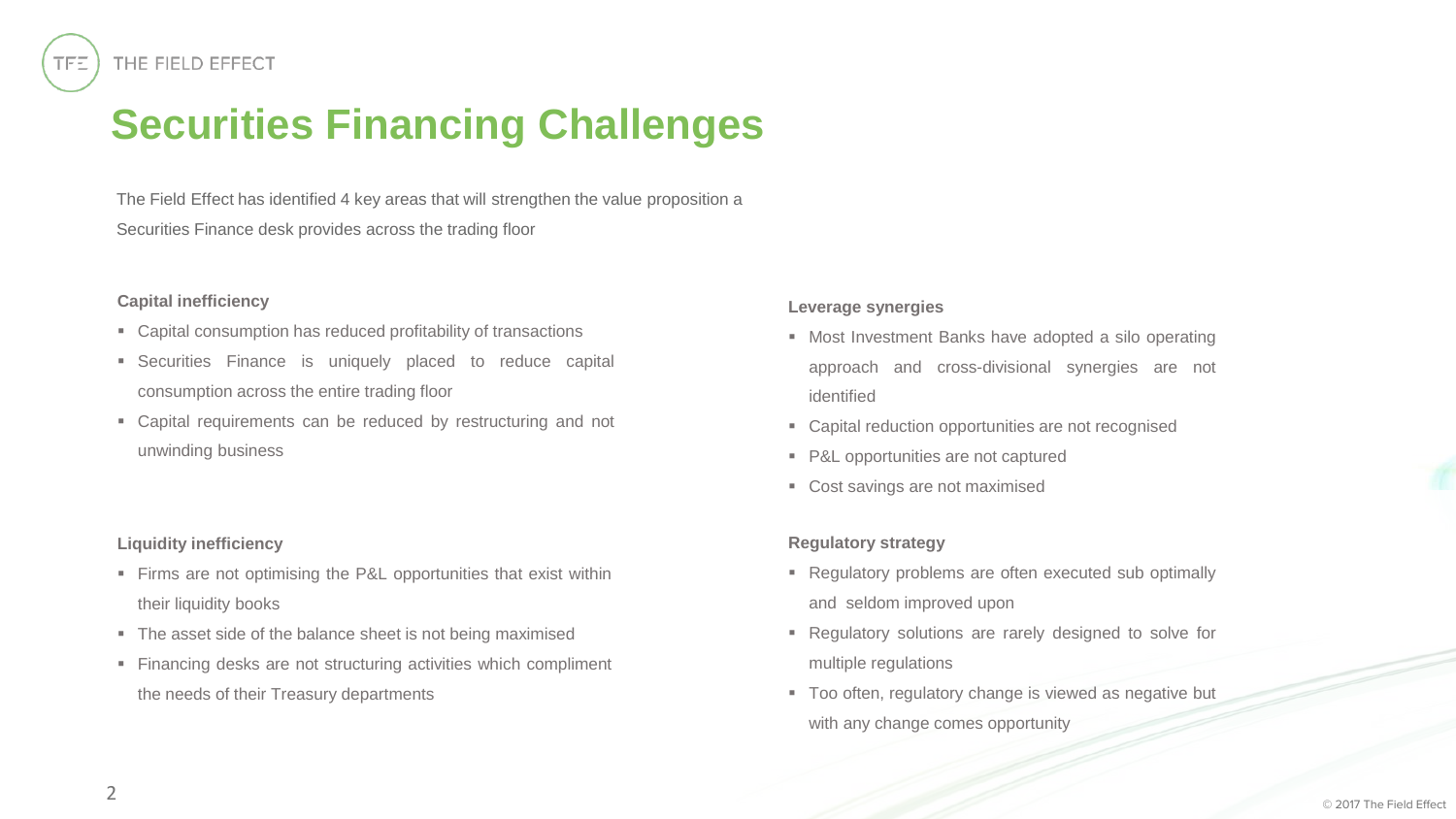TFE

### **Capital Inefficiency**

Capital costs have materially eroded profitability of many transactions. Securities Finance is uniquely placed to reduce capital consumption across the trading floor, so protecting the revenue of proprietary and client facing transactions

#### **The TFE Approach**

- Review and enhance liquidity buffer management process
- Introduce new short coverage model
- Identify and solution for areas of sub optimal capital consumption
- Maximise asset usage with group wide collateral trading policy
- Develop off balance sheet collateral strategies
- Review approach to managing LCR/ NSFR

**The Field Effect track record** - has designed solutions to enable capital consumption reduction by in excess of 10 billion US \$ by improving asset utilisation and implementing new trading strategies

#### Work products

- Multi asset class capital mitigation strategy
- Group wide collateral policy
- Tactical trade ideas
- Quantitative P&L and capital benefits model
- **Inpact of change and create execution plan**
- Roadmap to deliver optimal control framework

Capital consumption Capital consumption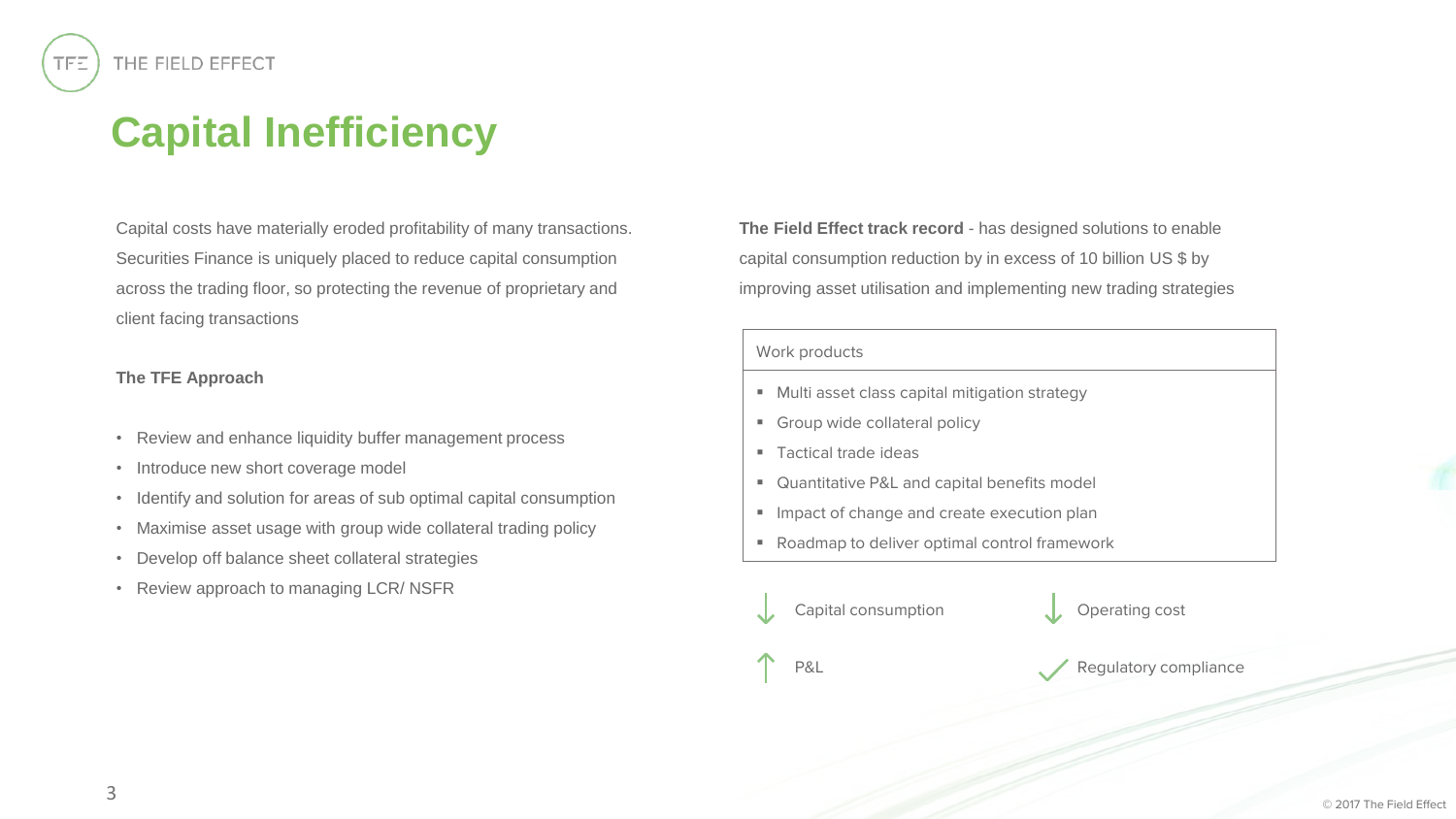### **Leverage Synergies**

Cross-divisional synergies have not been recognised or acted upon due to the silo approach most investment banks have adopted. Consequently, capital reduction has not been actioned, P&L opportunities have not been captured and cost savings have not been maximised

#### **The TFE Approach**

- Review cross divisional trading desks for offsetting funding and capital usage/generation
- Strengthen the value proposition of the securities finance desk by positioning it as a division wide business enabler
- Measure impact of change and provide a target operating model
- Create a multi dimensional transfer pricing model
- Create internal collateral market place
- Capture intra entity asset liability flows

**The Field Effect track record** - has enabled clients to identify intra and cross divisional synergies that offered multi billion US \$ reduced capital consumption whilst simultaneously increasing P&L by in excess of 50 million US \$

#### Work products

- Cross desk/divisional multi asset class trading strategy
- Group wide collateral policy
- Tactical trade ideas
- Quantitative P&L and capital benefits model
- Multi dimensional transfer pricing model
- **Inpact of change and create execution plan** 
	- Capital consumption Capital Consumption

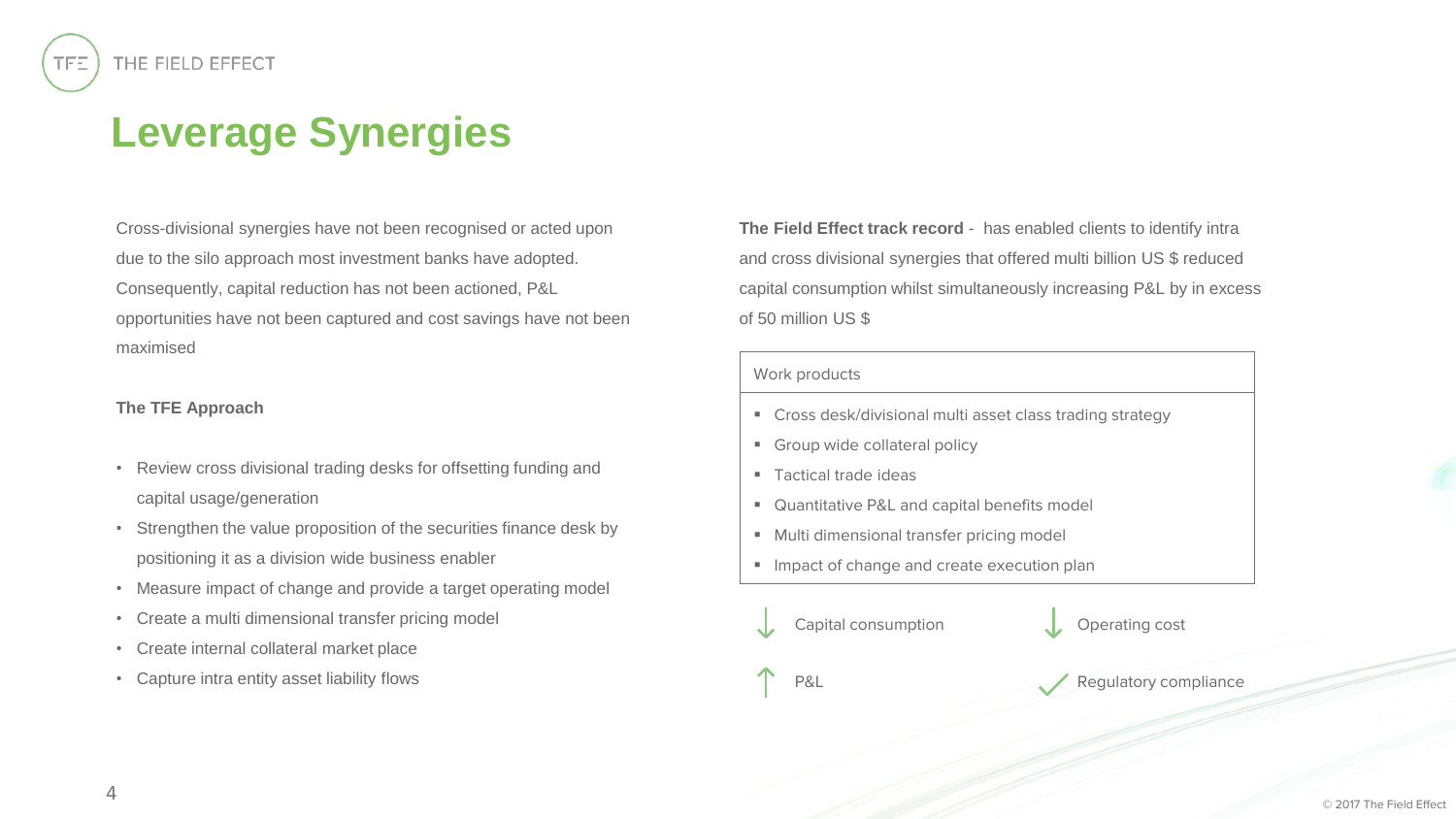## **Regulatory Strategy**

Desk based solutions to regulatory change are often structured with a short term outlook, rarely is the process reviewed and improved upon. Regulatory change can generate both trading and client opportunities. With any change comes opportunity

#### **The TFE Approach**

- Identify regulatory synergies to reduce solution build
- Identify areas of sub optimal regulatory compliance and create implementation roadmap to strengthen process
- Unify multi divisional approach to liquidity ratios, resolution planning and SFTR
- Create an enhanced control framework
- Develop strategy to streamline process and reduce operating cost
- Reduce ratio buffers by leveraging available data
- Define optimal technology solution by balancing internal delivery capabilities with impartial external vendor solutions

**The Field Effect track record** - has structured solutions to strengthen regulatory compliance and reduce the requirement for excessive regulatory buffers

#### Work products

- **EXECUTE SECUTE SET IS SECUTED:** Securities Finance focused requlatory strategy
- Tactical regulatory trade driven benefits
- Quantitative P&L and capital benefits model
- **■** Impact of change and create execution plan
- Roadmap to delver optimal control framework

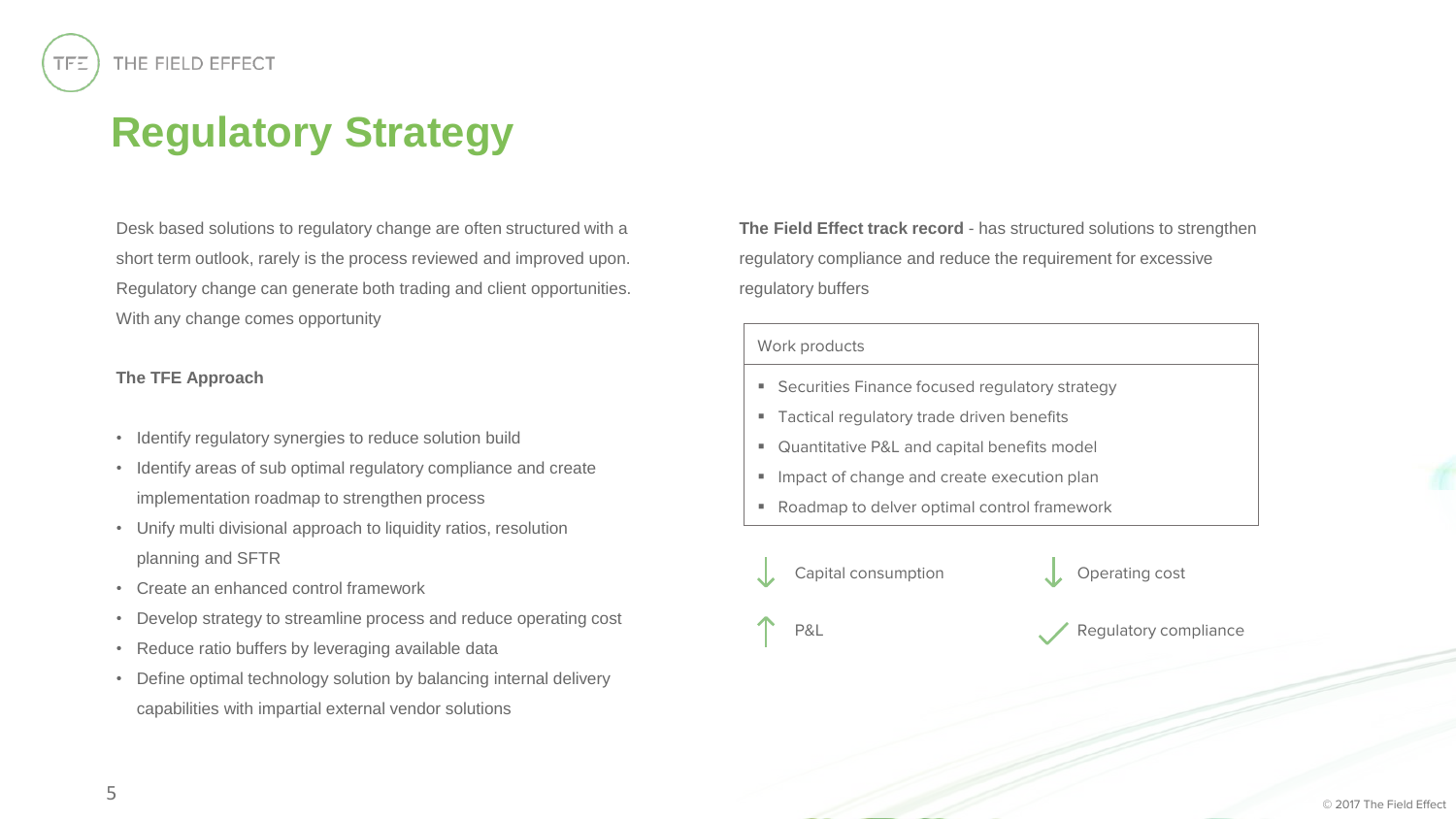## **Liquidity Inefficiency**

Front to back businesses have procedural weaknesses prohibiting the ability to maximise the value contained within the asset side of the balance sheet. Financing desks need to structure their activities to complement the needs of their treasury departments

#### **The TFE Approach**

- Create robust funding book strategy incorporating ALM, WAM, geographical and client considerations
- Create multi asset class group wide liquidity and funding strategy
- Enhance distribution ability of unencumbered assets
- Enhance collateral management function to cover all group wide exposures and collateral obligations
- Develop and document solutions to monetise multi asset class esoteric assets
- Devise asset / liability model per asset class
- Design an off balance sheet liquidity buffer avoiding negative deposit rates

**The Field Effect track record** - has structured opportunities to increase liquidity generation and release trapped cash by in excess in 15 billion US \$

#### Work products

- Multi asset class trading strategy
- **E** Intraday liquidity management strategy
- **Group wide collateral policy**
- Tactical trade ideas
- Quantitative P&L and capital benefits model
- Multi dimensional transfer pricing model
- **Inpact of change and create execution plan**



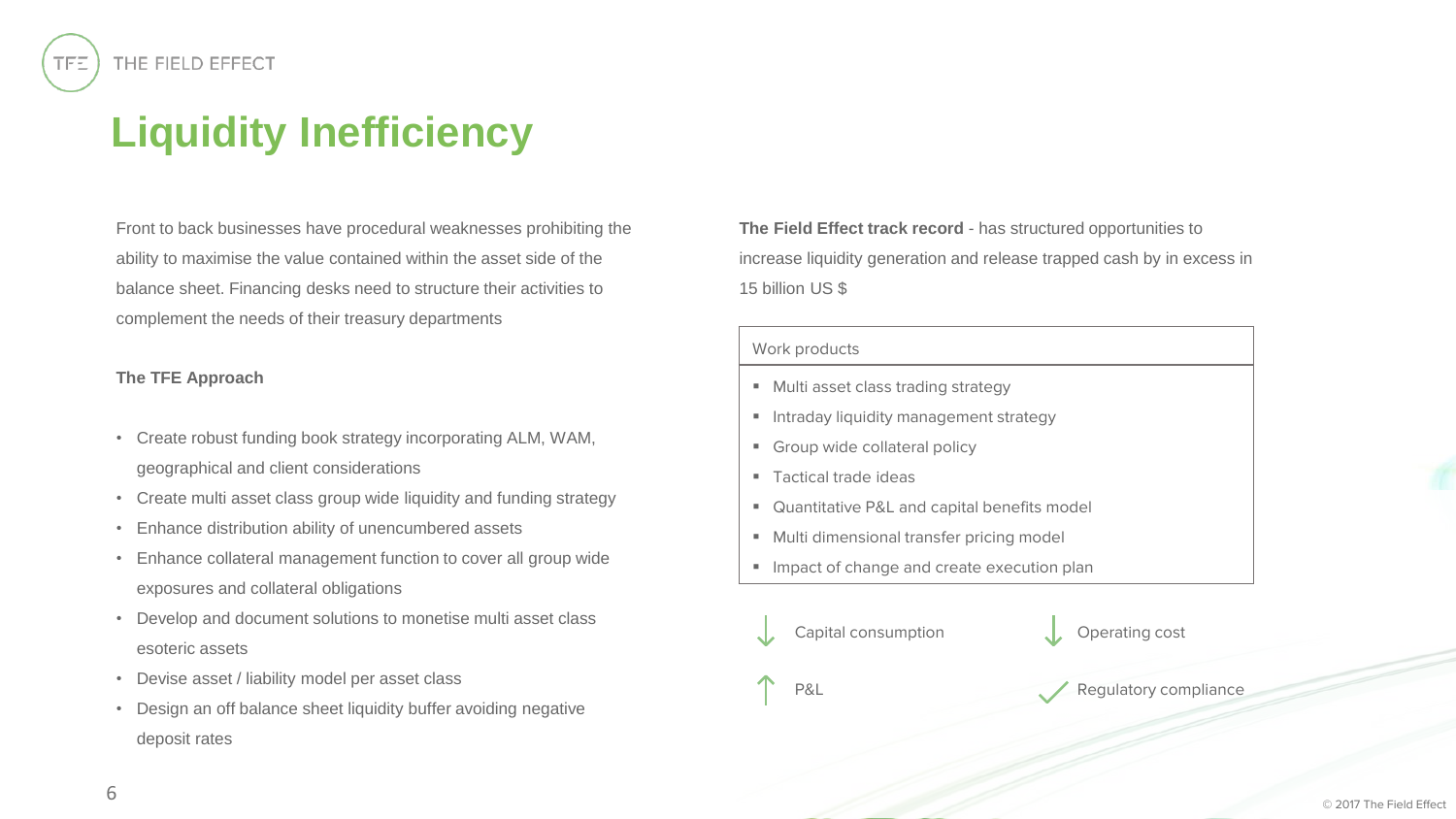### **About The Field Effect**

#### About TFE

THE FIELD EFFECT

TFE

The Field Effect is an independent consultancy specialising in accelerating change in securities financing & collateral management, providing advisory services to every participant in the industry value chain

Our services include helping clients to enhance trading and customer service strategies; improve operating efficiency; and simplify technology infrastructure to reduce run costs

Finance, Capital & Collateral Specialists

#### Our clients

- Buy-side
- Sell-side
- Custodians
- CCPs
- Vendors & Service Providers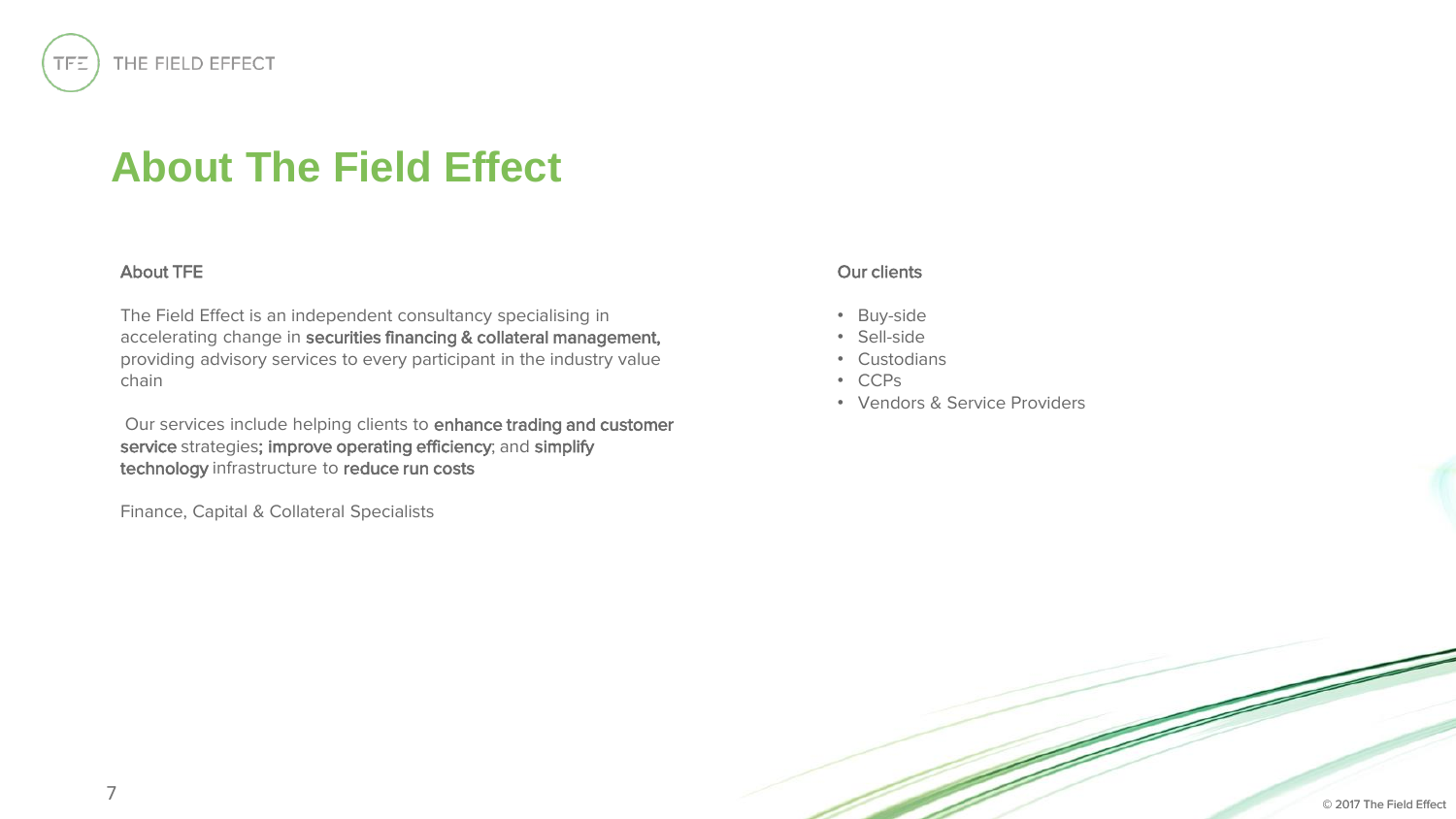

### **Case Studies**

The Field Effect brings unapparelled expertise in securities finance and collateral change initiatives, examples include:

|                          | Tier 1 Bank                  | Collateral strategy gaining \$50 million annual revenue                                                                                       |
|--------------------------|------------------------------|-----------------------------------------------------------------------------------------------------------------------------------------------|
|                          | <b>Global Custodian</b>      | Collateral services strategy, operating model, roadmap and business case for retention of £75 million<br>annual revenue under EMIR regulation |
|                          | Tier 1 Bank                  | Synthetic equity (Delta One) target operating model and roadmap to enable substantial revenue growth                                          |
|                          | Top 4 Accountancy            | Design and build of legal document & data management utility                                                                                  |
| <b>The Second Second</b> | Tier 1 Bank                  | Operating model solution and implementation for Margin Requirement on Uncleared Derivatives<br>Regulation                                     |
|                          | <b>Global Clearing House</b> | Target operating model and roadmap to save 40% annual costs through radical simplification                                                    |
|                          | Tier 2 Bank                  | Designed and implemented firm-wide, front to back, multi-asset class securities financing platform,<br>saving €7million annually              |
|                          | Asset Manager                | Dodge-Frank / EMIR driven collateral strategy, vendor selection and OTC trade reporting solution                                              |
|                          | Hedge Fund                   | Firm-wide target operating model to support 10x revenue growth                                                                                |